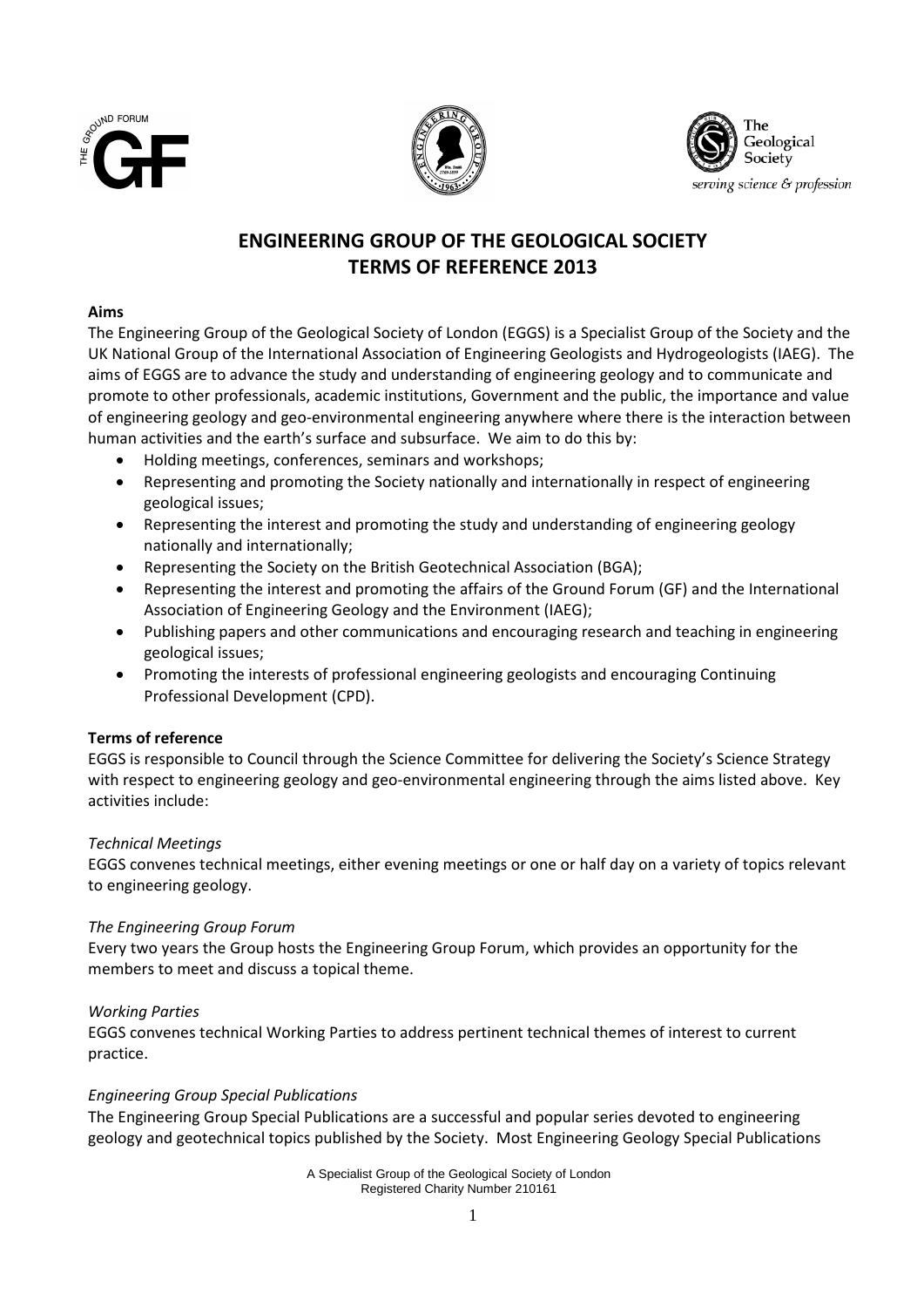have been the result of EGGS conferences or Working Party reports, but proposals from other sources are welcomed. The volumes are highly regarded both within the UK and internationally, and one has been translated into Spanish.

## *Awards*

The Engineering Group confers a number of awards including:

- Glossop Medal to recognise the contribution of a leader in the field. The Glossop Medal winner presents the annual Glossop Lecture, usually held in November.
- Glossop Award presented to an engineering geologist or geo-environmental engineer under the age of 30. An open competition is held for submission of abstracts and a short list selected to give presentations before a selection committee. The winner receives the Award and gives their presentation before the Glossop Lecture.
- The Engineering Group Award presented in early to mid career to mark a significant contribution to research, publication or practice in the field of Engineering Geology.

# *Training and CPD*

EGGS provides a Training Guide for engineering geologists and geo-environmental engineers to support and measure progress against a series of objectives with the intention of preparing Fellows for chartership through the Society. CPD support is provided through technical meetings and conferences throughout the year.

## *Communication*

There is an active JISCmail account through which EGGS members share information and publicise meetings. There is also an active LinkedIn group belonging to the IAEG. EGGS produces a newsletter, currently distributed in an online blog format, to provide book reviews, meeting reports, news and technical notes.

## *Finance*

Financial income is obtained through delegate fees for meetings and conferences, return on investments and through royalties for publications. Major expenditure is typically for large meetings such as the Glossop evening and Forum.

## **Structure**

The Engineering Group Committee is led by a Chair, assisted by a Vice Chair, Secretary and Treasurer. The committee includes a minimum of 4 elected members plus up to 12 co-opted members. The term of membership is up to three years.

Sub-committees exist to facilitate particular events or processes and include Technical Meetings, Publicity, Glossop Lecture and Award and Training Guide. EGGS committee members will have individual responsibilities for working with regional groups, associated organisations and committees and other specialist groups.

Membership of the group as a whole is open to Honorary Fellows, Fellows and Candidate Fellows of the Society whose interest in the Group is registered with the Society.

## **Method of working**

The Engineering Group Committee will usually meet 5 times a year. Meeting dates are scheduled in the July of the previous year to facilitate availability and travel planning and follows an academic year style programme starting in September. An AGM is held towards the end of the academic year.

> A Specialist Group of the Geological Society of London Registered Charity Number 210161